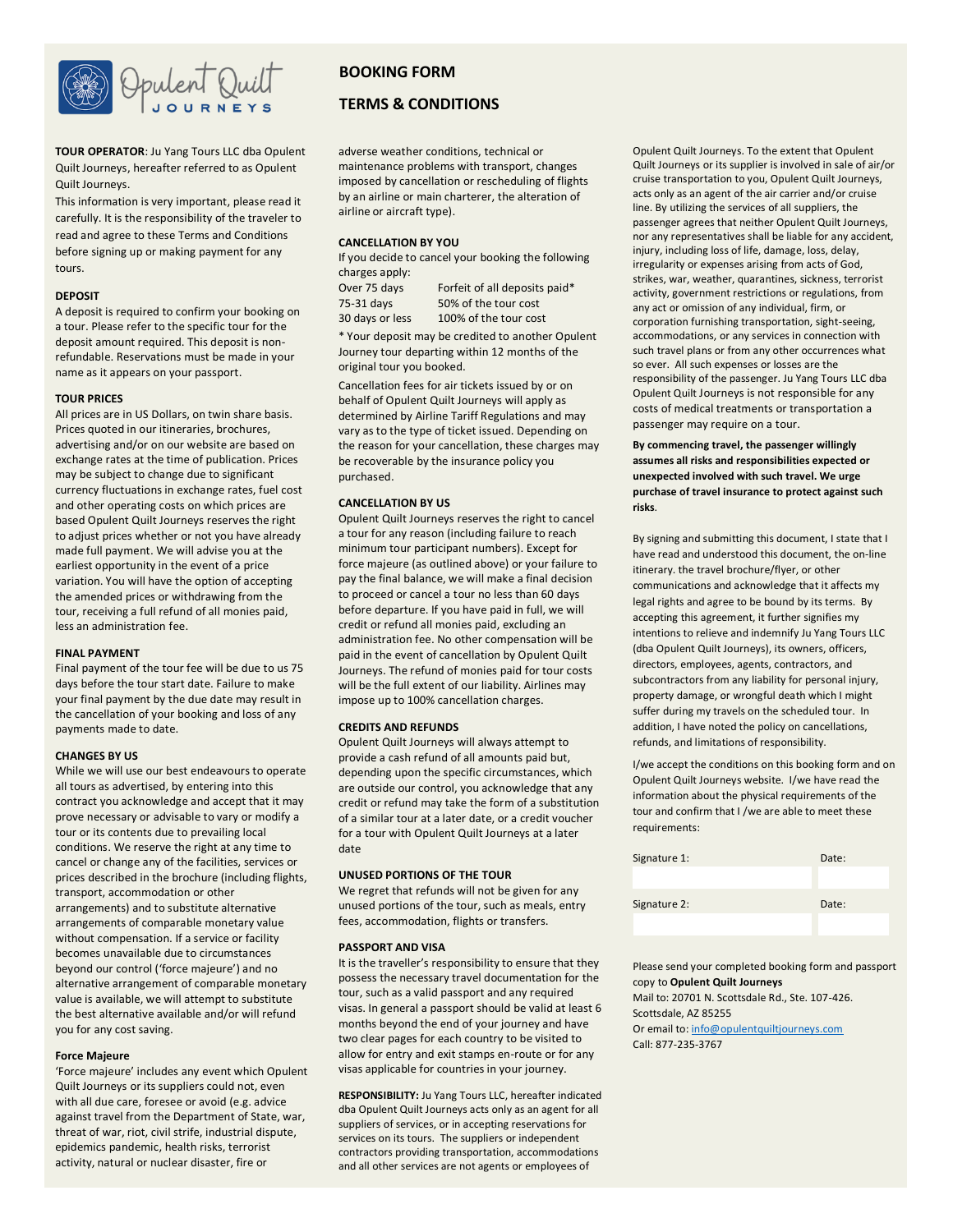|  | Opulent K<br>$\ln i$ $\prod$<br><b>JOURNEYS</b> |
|--|-------------------------------------------------|
|--|-------------------------------------------------|

TOUR NAME:

Japan Quilting & Textile Art Studios Tour

TOUR DATE:

May 9 – 19, 2023

Kimberly Einmo

TO SUBMIT YOUR BOOKING FORM:

YOUR DETAILS:

Tour code | 0QJ050923-KE

**OPTION 1:** Complete the form. Save, print and sign. Please scan the completed form and email it to us a[t info@opulentquiltjourneys.com](mailto:info@opulentquiltjourneys.com) **OPTION 2:** Print the form, complete it manually and post it back to our mailing address

**Opulent Quilt Journeys, 20701 N. Scottsdale Rd., Ste. 107-426. Scottsdale, AZ 85255**

(Please provide a copy of the photo page of your passport together with this booking form)

**BOOKING FORM BOOKING FORM** 

| <b>PASSENGER 1</b>                                   |                  |                                                                                           |                                        | <b>PASSENGER 2</b>                               |        |                                   |  |
|------------------------------------------------------|------------------|-------------------------------------------------------------------------------------------|----------------------------------------|--------------------------------------------------|--------|-----------------------------------|--|
| Your title (Ms, Mrs, Mr, Dr etc):                    |                  |                                                                                           | Your title (Ms, Mrs, Mr, Dr etc):      |                                                  |        |                                   |  |
|                                                      |                  |                                                                                           |                                        |                                                  |        |                                   |  |
| Your full name (as it appears on your passport):     |                  |                                                                                           |                                        | Your full name (as it appears on your passport): |        |                                   |  |
|                                                      |                  |                                                                                           |                                        |                                                  |        |                                   |  |
| Preferred first name:                                |                  | Date of birth:                                                                            |                                        | Preferred first name:                            |        | Date of birth:                    |  |
|                                                      |                  |                                                                                           |                                        |                                                  |        |                                   |  |
| <b>Postal Address:</b>                               |                  |                                                                                           |                                        | <b>Postal Address:</b>                           |        |                                   |  |
|                                                      |                  |                                                                                           |                                        |                                                  |        |                                   |  |
| City:                                                | State:           | Postcode:                                                                                 |                                        | City:                                            | State: | Postcode:                         |  |
| Email:                                               |                  |                                                                                           |                                        | Email:                                           |        |                                   |  |
|                                                      |                  |                                                                                           |                                        |                                                  |        |                                   |  |
| Phone:                                               |                  |                                                                                           |                                        | Phone:                                           |        |                                   |  |
|                                                      |                  |                                                                                           |                                        |                                                  |        |                                   |  |
| Cell:                                                |                  |                                                                                           |                                        | Cell:                                            |        |                                   |  |
|                                                      |                  |                                                                                           |                                        |                                                  |        |                                   |  |
| Name of next of kin (in case of emergency):          |                  |                                                                                           |                                        | Name of next of kin (in case of emergency):      |        |                                   |  |
| Relationship to you:                                 |                  | Contact number:                                                                           |                                        | Relationship to you:                             |        | Contact number:                   |  |
|                                                      |                  |                                                                                           |                                        |                                                  |        |                                   |  |
| Email:                                               |                  |                                                                                           |                                        | Email:                                           |        |                                   |  |
|                                                      |                  | Please provide a copy of the photo page of your passport together with this booking form. |                                        |                                                  |        |                                   |  |
| <b>ROOMING PREFERENCES</b>                           |                  |                                                                                           |                                        |                                                  |        |                                   |  |
| I am traveling:                                      | $\Box$ on my own |                                                                                           | with a friend or family member         |                                                  |        |                                   |  |
| Name of friend or family member (if not passenger 2) |                  |                                                                                           |                                        |                                                  |        |                                   |  |
| I/we would like: $\square$ a single room             |                  | $\Box$                                                                                    | a twin share room (2 beds in the room) | $\Box$                                           |        | a double room (1 bed in the room) |  |
|                                                      |                  | If a single would you like us to organize twin-share on your behalf? $\Box$ Yes $\Box$ No |                                        |                                                  |        |                                   |  |
| Are you a smoker? $\square$ Yes                      |                  | $\Box$<br>No                                                                              |                                        |                                                  |        |                                   |  |

(Please note that Single Supplement will be payable if we are unable to arrange twin-share for you)